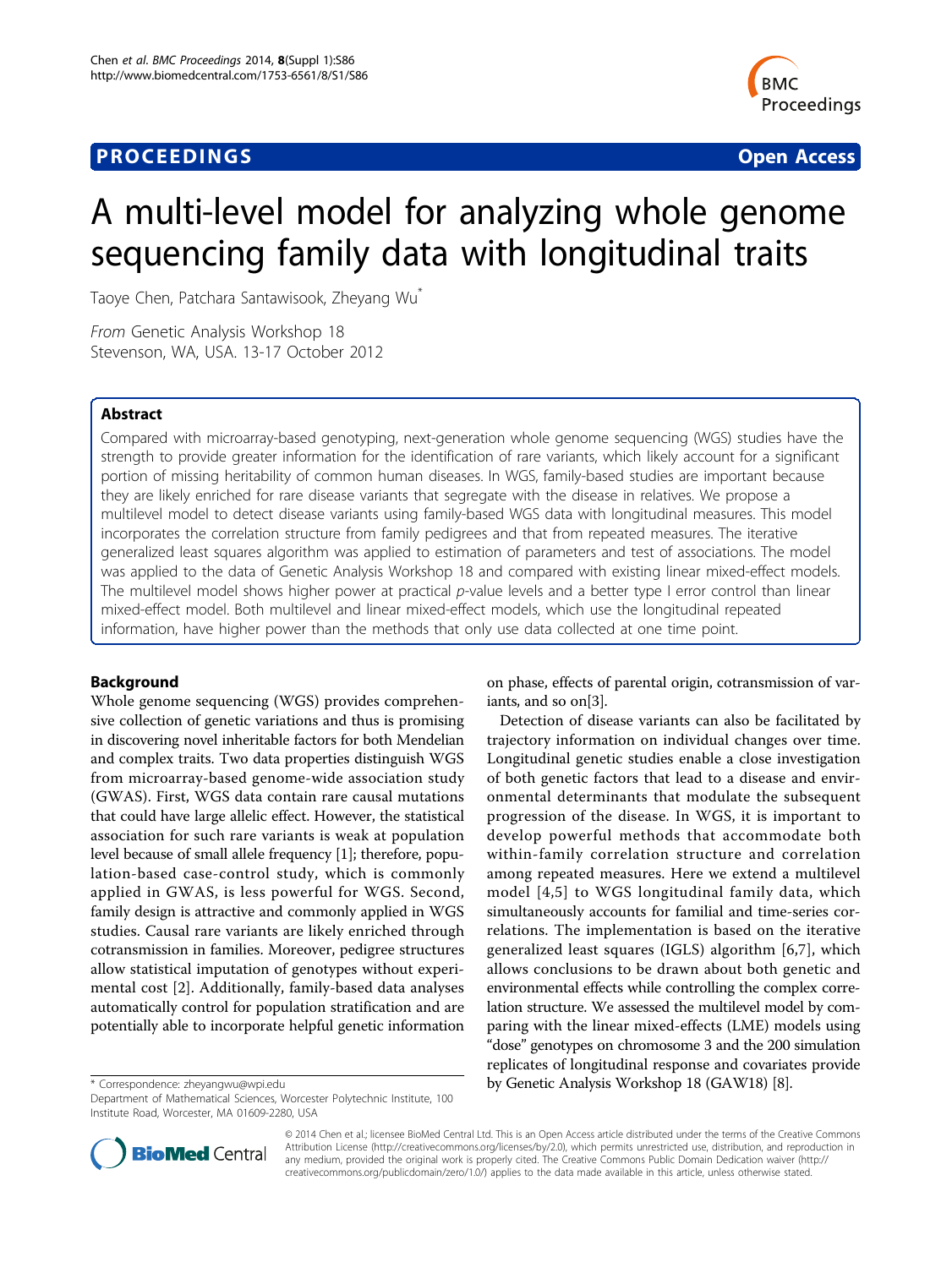#### Methods

## Method 1: LME model

Linear mixed-effects models offer a natural approach to deal with correlation structures among observations. For longitudinal family data, we can define an LME model:

$$
\gamma_{ijk} = x'_{ijk}\beta + z'_{ijk}\gamma_k + \epsilon_{ijk}, \qquad (1)
$$

where *yijk* is response of the ith repeated measure of the *j*th individual in the *k*th family, where  $i = 1, \ldots, n_{jk}$  $j = 1, \ldots, m_k$ , and  $k = 1, \ldots, K$ , with  $n_{jk}$  being the number of measures for individual j in family k and *mk* being the number of individuals in family k; *xijk* is a covariate vector (including genotype) for fixed effects *zijk*. *zijk* is a covariate vector for random effects γ*k*, where  $\gamma_k := (\gamma_{1k} \dots \gamma_{m_k k})' \sim N(0, D_k)$ ,  $D_k$  the covariance matrix among individuals in family  $k$  (e.g., the kinship matrix). Also,  $jk := (1jk \dots n_{ik}jk)$  ∼  $N(0, \Sigma_{jk})$ , where  $\Sigma_{jk}$  is the covariance matrix among the repeated measures for individual *j* in family *k*. We assume  $\gamma_k$  and  $\epsilon_{jk}$  are independent between each other and among themselves for all  $j$  and  $k$ . To implement the LME model, we applied the following R package:

GWAF: R package GWAF was design for genome-wide analysis for family data [[9](#page-3-0)]. It accounts for the pedigree correlation structure by kinship matrix. However, it does not handle longitudinal repeated measures. So this method was used to represent the cross-sectional analysis for family data and was compared with other family-data analysis incorporating longitudinal information.

Lmekin: R function lmekin in package coxme [[10](#page-3-0)] was applied to account for both the family correlation structure and the correlation structure of the longitudinal repeated measures. Specifically, we set the model that includes a random intercept at individual level to account for the correlation of repeated measures assuming compound symmetry structure, a random intercept at family level to account for the clustering effect among family members. Furthermore, the kinship matrix was incorporated through its varlist option to account for the kinship correlation among family members.

#### Method 2: Multi-level model

We extend the classic multi-level model [[4](#page-3-0),[5,11\]](#page-3-0) to analyze WGS family data with longitudinal repeated measures. The response for the ith measure (level 1) of the jth individual (level 2) in the kth family (level 3) can be written as

$$
\gamma_{ijk} = x_{ijk} \beta + u_k + g_{jk} + v_{ij} + e_{ijk}, \qquad (2)
$$

where  $x_{ijk}^{\phantom i'}$  and  $\beta$  are similarly defined in (1). The rest random-effect terms on the right side of the equation are normal distributed with mean zero and variance characterizing the correlation structure among

observations. Denote the response vector  $\gamma = (\gamma_{ijk})$ . We have *y* ∼ *N*(*x*β, *V*), where

$$
Var(y) = V = A\sigma_u^2 + B\sigma_g^2 + C\sigma_v^2 + I\sigma_e^2.
$$
 (3)

The first random term *uk* characterizes the clustering effects at the family and individual levels. Specifically,  $A = \bigoplus_k (J_k \otimes J^*)$ , where  $J_k$  is a matrix of 1's with dimension being the size of kth family, *J* <sup>∗</sup> is a matrix of 1's with dimension being the number of repeated measures per individual. ⊕ denotes the matrix direct sum, and ⊗ denotes the Kronecker product. The second random term *gjk* indicates the genetic correlation (kinship coefficients) among individuals in the kth family. Mathematically,  $B = \bigoplus_k (D_k \otimes J^*)$ , where  $D_k$  is the kinship matrix. The third random term *vij* indicates the correlation among repeated measures in the jth individual:  $C = \bigoplus_k (I_k \otimes R)$ , where  $I_k$  is an identity matrix with dimension being the size of the kth family and, *R* is the correlation matrix among repeated individuals. For example, if we assume compound symmetry structure, for three repeated measures,

$$
R = \begin{pmatrix} 1 & \rho & \rho \\ \rho & 1 & \rho \\ \rho & \rho & 1 \end{pmatrix} = \begin{pmatrix} 1 & 0 & 0 \\ 0 & 1 & 0 \\ 0 & 0 & 1 \end{pmatrix} + \begin{pmatrix} 0 & 1 & 1 \\ 1 & 0 & 1 \\ 1 & 1 & 0 \end{pmatrix} \rho.
$$
 (4)

So the term can be decomposed as  $C\sigma_v^2 = C_1\sigma_v^2 + C_2\rho\sigma_v^2$ , such that the matrixes are all known and the parameters can be estimated as described below. Certainly, more complicated correlation structure can be modeled by a further decomposition according to the number of covariance parameters to be estimated. Finally, *eijk* is the independent and identically distributed error term, and *I* is the identity matrix for all observations.

For the inference of the multilevel model, the IGLS algorithm [[6](#page-3-0),[7](#page-3-0)] is applied. Let  $\tilde{y} = y - X\beta$ . Note that

$$
E(\tilde{\gamma}\tilde{\gamma}') = V = A\sigma_u^2 + B\sigma_g^2 + C_1\sigma_v^2 + C_2\rho\sigma_v^2 + I\sigma_e^2.
$$
 (5)

Step 1: Given  $\beta$ , estimate *V* by the least squares estimation of variance [[12](#page-3-0)]. Specifically, this is a procedure of fitting regression model of response vector  $y^* = vec(\tilde{y}\tilde{y}')$  to the design matrix  $X^* = [vec(A), vec(B), vec(C_1), vec(C_2), vec(I)],$ where *vec* (A) denotes the vectorization of the upper triangular part of matrix *A*. So,

$$
\left(\hat{\sigma}^2_{u},\hat{\sigma}^2_{g},\hat{\sigma}^2_{v},\widehat{\rho\sigma^2_{v}},\hat{\sigma}^2_{e}\right)^{\prime}=\left(X^{s^\prime}\left(V^{-1}\otimes V^{-1}\right)X^*\right)^{-1}X^{s^\prime}\left(V^{-1}\otimes V^{-1}\right)\gamma^*\text{ and }\hat{\rho}=\widehat{\rho\sigma^2_{v}}/\hat{\sigma}^2_{v}\qquad \ \ \textbf{(6)}
$$

Step 2: Given *V*, estimate  $\beta$  by the weighed least squares estimate:

$$
\hat{\beta} = (x'V^{-1}x)^{-1}x'V^{-1}\gamma.
$$
\n(7)

The estimation procedure starts at an arbitrary  $\beta$  (e.g., obtained from a multiple regression fitting) and then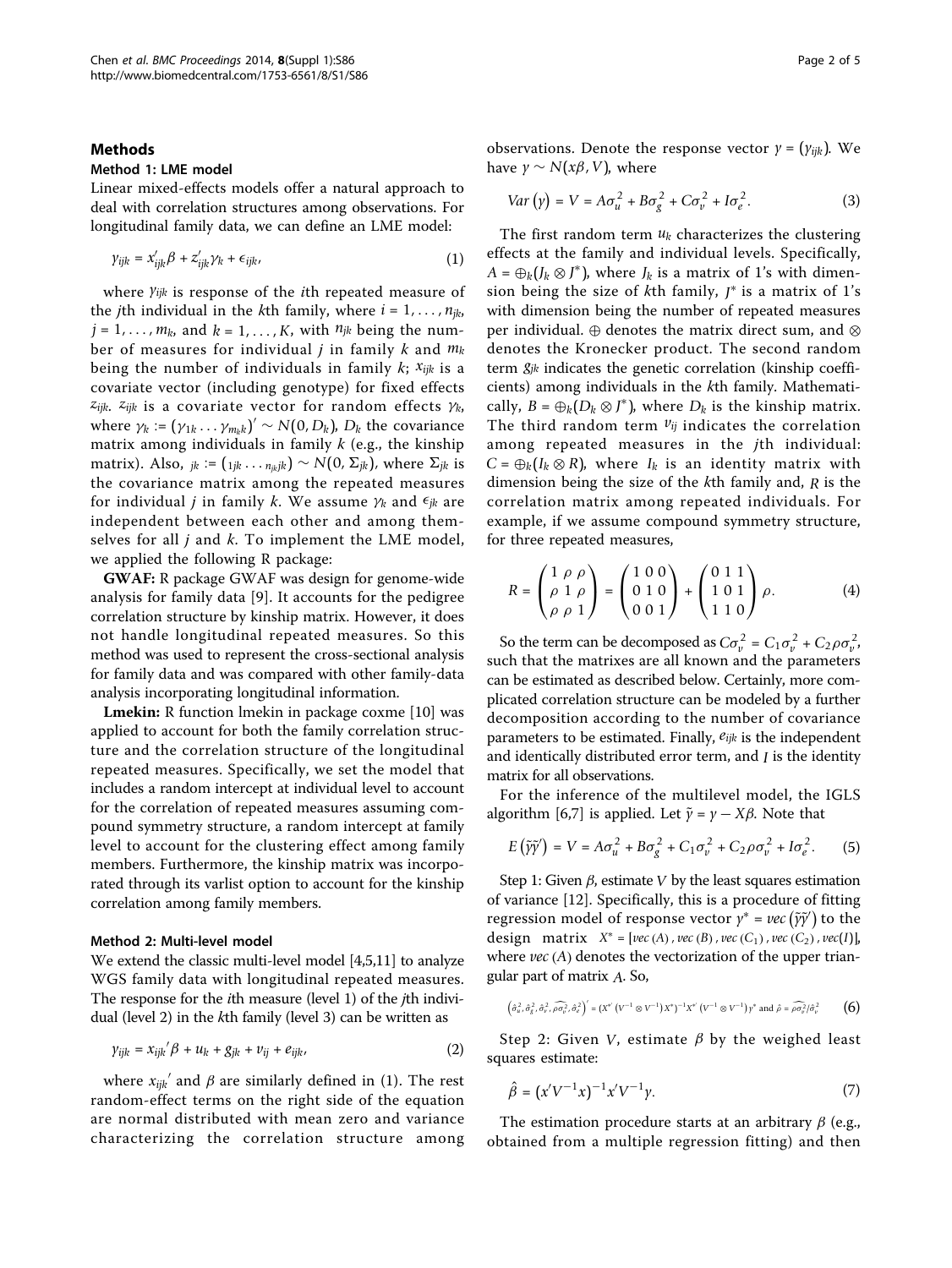iterates between steps 1 and 2 until convergence. Because the IGLS estimate is equivalent to the restricted maximal likelihood estimate [[4\]](#page-3-0), we can apply a  $Z$ -test to calculate  $p$ -values for the elements in  $\hat{\beta}$ , which contains the fixed genetic effects. In particular, because  $Var\left( \hat{\beta} \right) = (x^{\prime} V^{-1} x)^{-1}$ , the Z-test statistic for  $\beta_j$  is  $Z_j = \hat{\beta}_j / \text{Var}\left(\hat{\beta}\right)$ *jj* , and the two-tailed p-value is  $p_j = \Pr(|N(0, 1)| > |Z_j|)$ . Certainly, this multilevel model has the potential to be further extended to incorporate a more complicated covariance structure for more sophisticated modeling.

# Results

For evaluating the methods, we used the "dose" genotype data of the 169 true single-nucleotide variants (SNVs) on chromosome 3 that were associated with diastolic blood pressure (DBP) in 200 simulation replicates. These data contain 849 individuals in 20 families, and the number of individuals in families is 21 to 74, with the mean 42.45 and the median 36.5. Kinship matrixes of these families were directly calculated based on the pedigree information. The above models were fitted with or without covariates: age, blood pressure medicine status, and sex. For GWAF, which does not analyze longitudinal data, we applied the DBP at the first time point as the response. For lmekin and multilevel model, we applied all three longitudinal repeated measures. The knowledge of the true SNVs was only used for evaluating the power of these association tests, not for the data analysis strategy.

First, we evaluated the type I error rate control for these methods. Fitting the 169 DBP-related SNVs on chromosome 3 to Q1, a null response provided by

GAW18 "to facilitate assessment of type I error," we plotted in Figure 1a the false-positive rates over a variety of  $p$ -value cutoffs. It is clear that the type I error rate of lmekin is highly inflated, and the type I error rates of multilevel model and GWAF are closer to the expected level around the diagonal line. The inflation is worse when covariates are contained in the models (denoted "covar"). We also studied the type I error rate through permutation. Figure 1b shows the false-positive rates for fitting the permuted genotype data of these SNVs to DBP response, which retained the relationship between covariates and DBP but destroyed the association between SNVs and DBP. Now both lmekin and our multilevel models control the type I error rate perfectly well. To explain the puzzle, we checked the GAW18 "answers" and found that Q1 was simulated as a quantitative trait correlated among family members with heritability 0.68, but the total heritability for DBP is only 0.317. This means that Q1 values have stronger correlation than DBP values do. The inflation of the type I error of lmekin indicates that this LME model is less capable than our multilevel model in accounting for the correlation among individuals (cf. [[13](#page-3-0)]).

We studied the power of detecting the 169 DBP-related SNVs on chromosome 3. Based on the phenotype data in the simulation replicate 1, Figure 1c shows the true positive rate of detecting these true SNVs over a variety of p-value cutoffs. In general, the power of detecting true SNVs is low at small or moderate  $p$ -values. This phenomenon indicates that the sample size is still relatively too small to detect a large proportion of the weak genetic effects simulated in the data. At the same time, longitudinal methods (lmekin and multilevel models) are better than the one-time-point model (GWAF); the latter does not have much power except for the strongest SNVs. The

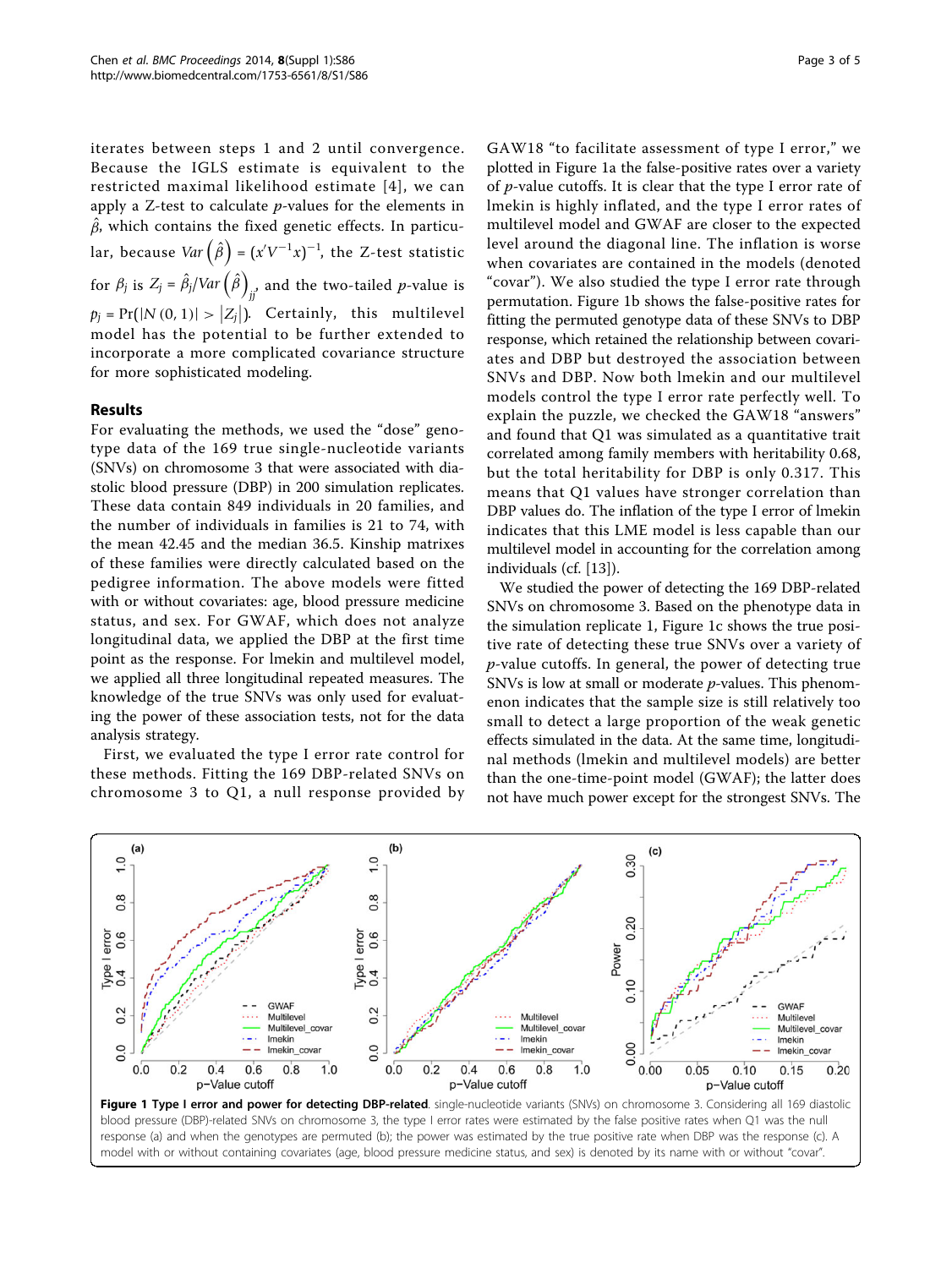<span id="page-3-0"></span>lmekin and the multilevel models have similar performance overall, but the multilevel model is better at the region of relatively small *p*-values (e.g., *p*-value  $<$  0.1) that are of practical interest. For both lmekin and multilevel models, there is no big difference between the models with and without covariates. We also studied the power of detecting specific SNVs by using the data of 200 simulation replicates. For example, by the multilevel model with covariates, the strongest SNV at location 48040283 always got significant *p*-values from  $1.8 \times 10^{-31}$  to  $3.09 \times 10^{-9}$ .

# **Discussion**

In this work, our main focus was to see whether modeling longitudinal data could provide helpful information to increase the power of detecting true SNVs when compared with the methods for analyzing data at one time point. Here we directly applied the original genotype data into modeling and illustrated that the longitudinal repeated observations were indeed helpful to detect DBPrelated genetic factors. However, many true SNVs are rare variants, some of which could have big allelic effect for specific individuals when the disease mutation presents. As a result of small minor allele frequency (MAF), the association between such rare variants and their corresponding phenotypes is still weak at the population level [1]. This may be one of the main reasons why the overall power is low in detecting the majority of the causal or regulatory genetic factors. Various strategies of rare-variant collapsing procedures [[14](#page-4-0),[15](#page-4-0)] could be applied to grouping and combining genotypes of rare variants, which has potential to further increase the power.

The computational speed of the multilevel model is comparable with the linear mixed-effects model estimation by lmekin. Both models are computationally demanding (e.g.,  $\sim$ 10 minutes for our implementation of multilevel model and 8 minutes for lmekin to process one SNV on a MacBook Pro with 2.9-GHz Intel Core i7). However, we observed that the convergence speed of the iterative generalized least squares algorithm for the multilevel model is relatively fast: the results usually do not change much after two iterations. So, restricting the number of iterations could potentially reduce computational time. Further study on improving computation efficiency will be carried out in the near future.

## Conclusions

We developed a multilevel model for fitting family-based genotype data and repeated measures of covariates to quantitative longitudinal response, which accounts for correlations among individuals, nesting effects at the family and individual levels, and the time series correlations due to the repeated measures of covariates and responses. Using the simulated data of GAW18, this method showed more accurate type I error control than

the LME model by lmekin, which is likely the result of better account for correlations among individuals. The multilevel model also provided higher power at small pvalue cutoffs. At the same time, both lmekin and multilevel model, which use the longitudinal information, have higher power than GWAF, which only models data at one time point.

#### Competing interests

The authors declare that they have no competing interests.

#### Authors' contributions

ZW designed the overall study. ZW, TC, and PS conducted statistical analyses and drafted the manuscript. All authors read and approved the final manuscript.

#### Acknowledgements

We are grateful to the National Institutes of Health (NIH) funding support (GM031575) for GAW18 and for a student travel award to TC We are grateful to WPI Computing and Communications Center for computational support. The GAW18 WGS data were provided by the T2D-GENES (Type 2 Diabetes Genetic Exploration by Next-generation sequencing in Ethnic Samples) Consortium, which is supported by NIH grants U01 DK085524, U01 DK085584, U01 DK085501, U01 DK085526, and U01 DK085545. The other genetic and phenotypic data for GAW18 were provided by the San Antonio Family Heart Study and San Antonio Family Diabetes/Gallbladder Study, which are supported by NIH grants P01 HL045222, R01 DK047482, and R01 DK053889. The GAW is supported by NIH grant R01 GM031575. This article has been published as part of BMC Proceedings Volume 8 Supplement 1, 2014: Genetic Analysis Workshop 18. The full contents of the supplement are available online at [http://www.biomedcentral.com/bmcproc/](http://www.biomedcentral.com/bmcproc/supplements/8/S1) [supplements/8/S1.](http://www.biomedcentral.com/bmcproc/supplements/8/S1) Publication charges for this supplement were funded by the Texas Biomedical Research Institute.

#### Published: 17 June 2014

#### References

- Kryukov GV, Shpunt A, Stamatovannopoulos JA, Sunyaev SR: [Power of](http://www.ncbi.nlm.nih.gov/pubmed/19202052?dopt=Abstract) [deep, all-exon resequencing for discovery of human trait genes.](http://www.ncbi.nlm.nih.gov/pubmed/19202052?dopt=Abstract) Proc Natl Acad Sci USA 2009, 106:3871-3876.
- 2. Abecasis GR, Cherny SS, Cookson WO, Cardon LR: Merlin-[rapid analysis of](http://www.ncbi.nlm.nih.gov/pubmed/11731797?dopt=Abstract) [dense genetic maps using sparse gene flow trees.](http://www.ncbi.nlm.nih.gov/pubmed/11731797?dopt=Abstract) Nat Genet 2001, 30:97-101.
- 3. Ott J, Kamatani Y, Lathrop M: [Family-based designs for genome-wide](http://www.ncbi.nlm.nih.gov/pubmed/21629274?dopt=Abstract) [association studies.](http://www.ncbi.nlm.nih.gov/pubmed/21629274?dopt=Abstract) Nat Rev Genet 2011, 12:465-474.
- 4. Goldstein H: Multilevel mixed linear model analysis using iterative generalized least squares. Biometrika 1986, 73:43-56.
- 5. Goldstein H, Browne W, Rasbash J: Multilevel modeling of medical data. Stat Med 2002, , 21: 3291-3315.
- 6. Goldstein H: Restricted unbiased iterative generalized least-squares estimation. Biometrika 1989, , **76:** 622-623.
- 7. Goldstein H, Rasbash J: Efficient computational procedures for the estimation of parameters in multilevel models based on iterative generalised least squares. Comput Stat Data Anal 1992, 13:63-71.
- 8. Almasy L, Dyer TD, Peralta JM, Jun G, Fuchsberger C, Almeida MA, Kent JW Jr, Fowler S, Duggirala R, Blangero J: Data for Genetic Analysis Workshop 18: human whole genome sequence, blood pressure, and simulated phenotypes in extended pedigrees. BMC Proc 2014, 8(suppl 2):S2.
- 9. Chen MH, Yang Q: [GWAF: an R package for genome-wide association](http://www.ncbi.nlm.nih.gov/pubmed/20040588?dopt=Abstract) [analyses with family data.](http://www.ncbi.nlm.nih.gov/pubmed/20040588?dopt=Abstract) Bioinformatics 2010, 26:580-581.
- 10. Therneau T: The Imekin function.[[ftp://202901584/R/web/packages/coxme/](ftp://202901584/R/web/packages/coxme/vignettes/lmekin pdf 2012) [vignettes/lmekin pdf 2012\]](ftp://202901584/R/web/packages/coxme/vignettes/lmekin pdf 2012).
- Rasbash J, O'Connor T, Jenkin J: Multilevel models for family data. Bristol, England: Centre for Multilevel Modelling, University of Bristol 2009.
- 12. Searle S: Large sample variances of maximum likelihood estimators of variance components using unbalanced data. Biometrics 1970, 26:505-524.
- 13. Efron B: Size, power and false discovery rates. Ann Statist 2007, 35:1351-1377.